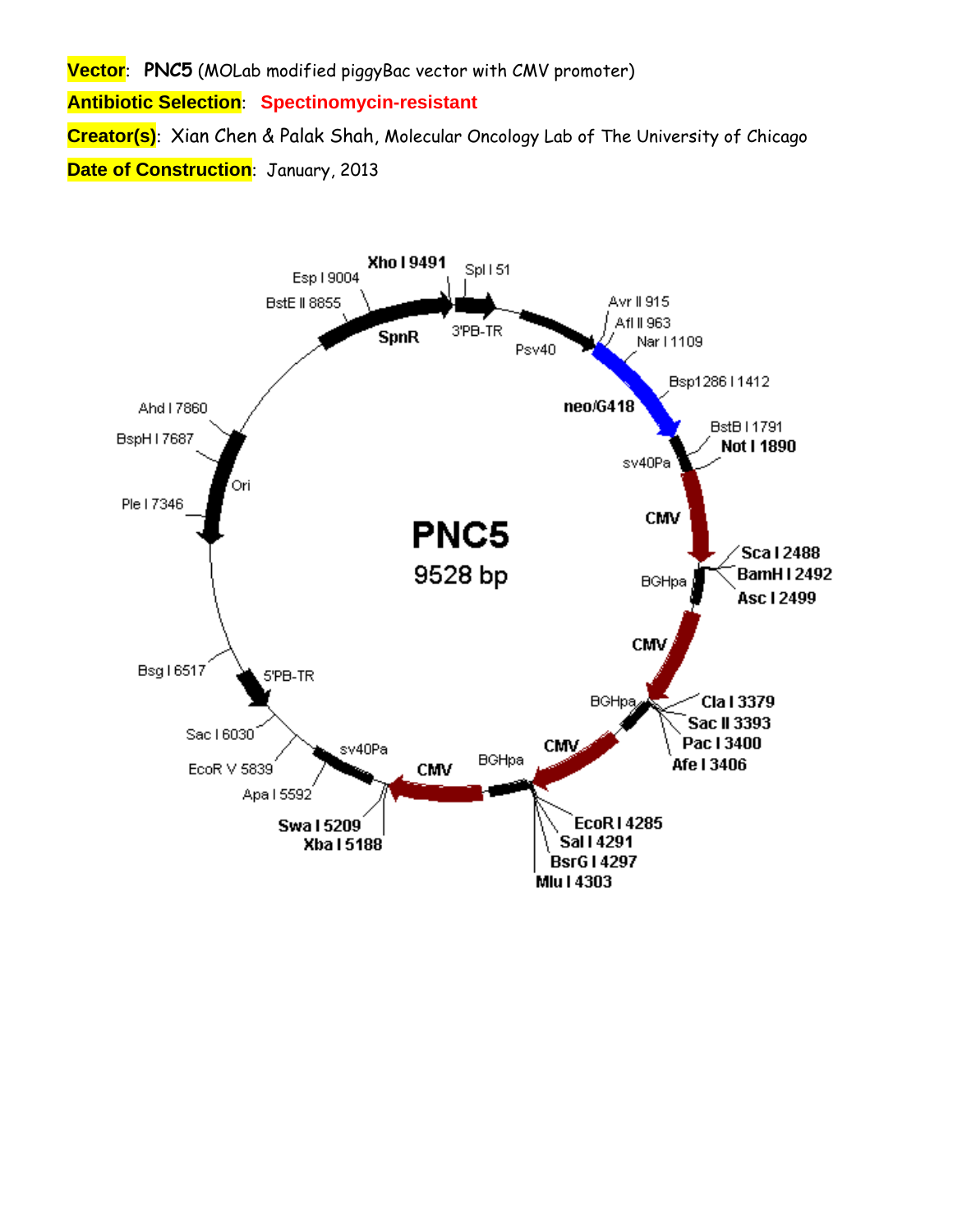## **PNC5 Vector Sequence**

*(Spectinomycin-resistant)* 

CTGCAGAACACGCAGCTAGATTAA**CCCTAGAAAGATAATCATATTGTGACGTACGTTAAAGATAATCATGCGTAAAATTGACGCATG** TGTTTTATCGGTCTGTATATCGAGGTTTATTTATTAATTTGAATAGATATTAAGTTTTATTATATTTACACTTACATACTAATAATA AATTCAACAAACAATTTATTTATGTTTATTTATTTATTAAAAAAAAACAAAAACTCAAAATTTCTTCTATAAAGTAACAAAACTTTT ATGAGGGACAGCCCCCCCCCAAAGCCCCCAGGGATGTAATTACGTCCCTCCCCCGCTAGGGGGCAGCAGCGAGCCGCCCGGGGCTCC GCTCCGGTCCGGCGCTCCCCCCGCATCCCCGAGCCGGCAGCGTGCGGGGACAGCCCGGGCACGGGGAAGGTGGCACGGGATCGCTTT CCTCTGAACGCTTCTCGCTGCTCTTTGAGCCTGCAGACACCTGGGGGGATACGGGGAAAAGGCCTCCACGCCAGACTAGaqcqcaq caccatggcctgaaataacctctgaaagaggaacttggttaggtaccttctgaggcggaaagaaccagctgtggaatgtgtgtcagt tagggtgtggaaagtccccaggctccccagcaggcagaagtatgcaaagcatgcatctcaattagtcagcaaccaggtgtggaaagt ccccaggctccccagcaggcagaagtatgcaaagcatgcatctcaattagtcagcaaccatagtcccgcccctaactccgcccatcc cgcccctaactccgcccagttccgcccattctccgccccatggctgactaattttttttatttatgcagaggccgaggccgcctcgg cctctgagctattccagaagtagtgaggaggcttttttggaggcctaggcttttgcaaaaagcttgattcttctgacacaacagtct cgaacttaaggctagagccaccATGATTGAACAAGATGGATTGCACGCAGGTTCTCCGGCCGCTTGGGTGGAGAGGCTATTCGGCTA TGACTGGGCACAACAGACAATCGGCTGCTCTGATGCCGCCGTGTTCCGGCTGTCAGCGCAGGGGCGCCCGGTTCTTTTTGTCAAGAC CGACCTGTCCGGTGCCCTGAATGAACTGCAGGACGAGGCAGCGCGGCTATCGTGGCTGGCCACGACGGGCGTTCCTTGCGCAGCTGT GCTCGACGTTGTCACTGAAGCGGGAAGGGACTGGCTGCTATTGGGCGAAGTGCCGGGGCAGGATCTCCTGTCATCTCACCTTGCTCC TGCCGAGAAAGTATCCATCATGGCTGATGCAATGCGGCGGCTGCATACGCTTGATCCGGCTACCTGCCCATTCGACCACCAAGCGAA ACATCGCATCGAGCGAGCACGTACTCGGATGGAAGCCGGTCTTGTCGATCAGGATGATCTGGACGAAGAGCATCAGGGGCTCGCGCC AGCCGAACTGTTCGCCAGGCTCAAGGCGCGCATGCCCGACGGCGAGGATCTCGTCGTGACCCATGGCGATGCCTGCTTGCCGAATAT CATGGTGGAAAATGGCCGCTTTTCTGGATTCATCGACTGTGGCCGGCTGGGTGTGGCGGACCGCTATCAGGACATAGCGTTGGCTAC CCGTGATATTGCTGAAGAGCTTGGCGGCGAATGGGCTGACCGCTTCCTCGTGCTTTACGGTATCGCCGCTCCCGATTCGCAGCGCAT CGCCTTCTATCGCCTTCTTGACGAGTTCTTCTGAgcgggactctggggttcgaaatgaccgaccaagcgacgcccaacctgccatca cgatggccgcaataaaatatctttattttcattacatctgtgtgttggttttttgtgtgaGCGGCCGCTAATAGTAATCAATTACGG GGTCATTAGTTCATAGCCCATATATGGAGTTCCGCGTTACATAACTTACGGTAAATGGCCCGCCTGGCTGACCGCCCAACGACCCCC GCCCATTGACGTCAATAATGACGTATGTTCCCATAGTAACGCCAATAGGGACTTTTCCATTGACGTCAATGGGTGAGTATTTTACGGT AAACTGCCCACTTGGCAGTACATCAAGTGTATCATATGCCAAGTACGCCCCCTATTGACGTCAATGACGGTAAATGGCCCGCCTGGC ATTATGCCCAGTACATGACCTTATGGGACTTTCCTACTTGGCAGTACATCTACGTATTAGTCATCGCTATTACCATGGTGATGCGGT TTTGGCAGTACATCAATGGGCGTGGATAGCGGTTTGACTCACGGGGATTTCCAAGTCTCCACCCCATTGACGTCAATGGGAGTTTGT TTTGGCACCAAAATCAACGGGACTTTCCAAAATGTCGTAACAACTCCGCCCCATTGACGCAAATGGGCGGTAGGCGTGTACGGTGGG AGGTCTATATAAGCAGAGCTGGTTTAGTGAACCGTCAGATCCGGTACC**AGTACTGGATCCGGCGCGCCGTT**GGCCGCTAAACCCGCT GATCAGCCTCGACTGTGCCTTCTAGTTGCCAGCCATCTGTTGTTTGCCCCTCCCCCGTGCCTTCCTTGACCCTGGAAGGTGCCACTC CCACTGTCCTTTCCTAATAAAATGAGGAAATTGCATCGCATTGTCTGAGTAGGTGTCATTCTATTCTGGGGGGTGGGGTGGGGCAGG ACAGCAAGGGGGAGGATTGGGAAGACAATAGCAGGCATGCTGGGGATGCGGTGGGCTCTATGGCTTCTGAGGCGGAAAGAACCAGGA TCTGCTAGNTAATAGTAATCAATTACGGGGTCATTAGTTCATAGCCCATATATGGAGTTCCGCGTTACATAACTTACGGTAAATGGC CCGCCTGGCTGACCGCCCAACGACCCCCGCCCATTGACGTCAATAATGACGTATGTTCCCATAGTAACGCCAATAGGGACTTTCCAT TGACGTCAATGGGTGGAGTATTTACGGTAAACTGCCCACTTGGCAGTACATCAAGTGTATCATATGCCAAGTACGCCCCCTATTGAC GTCAATGACGGTAAATGGCCCGCCTGGCATTATGCCCAGTACATGACCTTATGGGACTTTCCTACTTGGCAGTACATCTACGTATTA GTCATCGCTATTACCATGGTGATGCGGTTTTGGCAGTACATCAATGGGCGTGGATAGCGGTTTGACTCACGGGGATTTCCAAGTCTC CACCCCATTGACGTCAATGGGAGTTTGTTTTGGCACCAAAATCAACGGGACTTTCCAAAATGTCGTAACAACTCCGCCCCATTGACG CAAATGGGCGGTAGGCGTGTACGGTGGGAGGTCTATATAAGCAGAGCTGGTTTAGTGAACCGTCAGATCCATCGAT**AAGCTTCCGCG GTTAATTAAAGCGCT**agatccGGCCGCTAAACCCGCTGATCAGCCTCGACTGTGCCTTCTAGTTGCCAGCCATCTGTTGTTTGCCCC TCCCCCGTGCCTTCCTTGACCCTGGAAGGTGCCACTCCCACTGTCCTTTCCTAATAAAATGAGGAAATTGCATCGCATTGTCTGAGT AGGTGTCATTCTATTCTGGGGGGTGGGGTGGGGCAGGACAGCAAGGGGGAGGATTGGGAAGACAATAGCAGGCATGCTGGGGATGCG GTGGGCTCTATGGCTTCTGAGGCGGAAAGAACCAGGATCTGCTAGNTAATAGTAATCAATTACGGGGTCATTAGTTCATAGCCCATA TATGGAGTTCCGCGTTACATAACTTACGGTAAATGGCCCGCCTGGCTGACCGCCCAACGACCCCCGCCCATTGACGTCAATAATGAC GTATGTTCCCATAGTAACGCCAATAGGGACTTTCCATTGACGTCAATGGGTGGAGTATTTACGGTAAACTGCCCACTTGGCAGTACA TCAAGTGTATCATATGCCAAGTACGCCCCCTATTGACGTCAATGACGGTAAATGGCCCGCCTGGCATTATGCCCAGTACATGACCTT ATGGGACTTTCCTACTTGGCAGTACATCTACGTATTAGTCATCGCTATTACCATGGTGATGCGGTTTTGGCAGTACATCAATGGGCG TGGATAGCGGTTTGACTCACGGGGATTTCCAAGTCTCCACCCCATTGACGTCAATGGGAGTTTGTTTTGGCACCAAAATCAACGGGA CTTTCCAAAATGTCGTAACAACTCCGCCCCATTGACGCAAATGGGCGGTAGGCGTGTACGGTGGGAGGTCTATATAAGCAGAGCTGG TTTAGTGAACCGTCAGATCCGAATTC**GTCGACTGTACAACGCGTGTTT**GGCCGCTAAACCCGCTGATCAGCCTCGACTGTGCCTTCT AGTTGCCAGCCATCTGTTGTTTGCCCCTCCCCCGTGCCTTCCTTGACCCTGGAAGGTGCCACTCCCACTGTCCTTTCCTAATAAAAT GAGGAAATTGCATCGCATTGTCTGAGTAGGTGTCATTCTATTCTGGGGGGTGGGGTGGGGCAGGACAGCAAGGGGGAGGATTGGGAA GACAATAGCAGGCATGCTGGGGATGCGGTGGGCTCTATGGCTTCTGAGGCGGAAAGAACCAGGATCTGCTAGNTAATAGTAATCAAT TACGGGGTCATTAGTTCATAGCCCATATATGGAGTTCCGCGTTACATAACTTACGGTAAATGGCCCGCCTGGCTGACCGCCCAACGA CCCCCGCCCATTGACGTCAATAATGACGTATGTTCCCATAGTAACGCCAATAGGGACTTTCCATTGACGTCAATGGGTGGAGTATTT ACGGTAAACTGCCCACTTGGCAGTACATCAAGTGTATCATATGCCAAGTACGCCCCCTATTGACGTCAATGACGGTAAATGGCCCGC CTGGCATTATGCCCAGTACATGACCTTATGGGACTTTCCTACTTGGCAGTACATCTACGTATTAGTCATCGCTATTACCATGGTGAT GCGGTTTTGGCAGTACATCAATGGGCGTGGATAGCGGTTTGACTCACGGGGATTTCCAAGTCTCCACCCCATTGACGTCAATGGGAG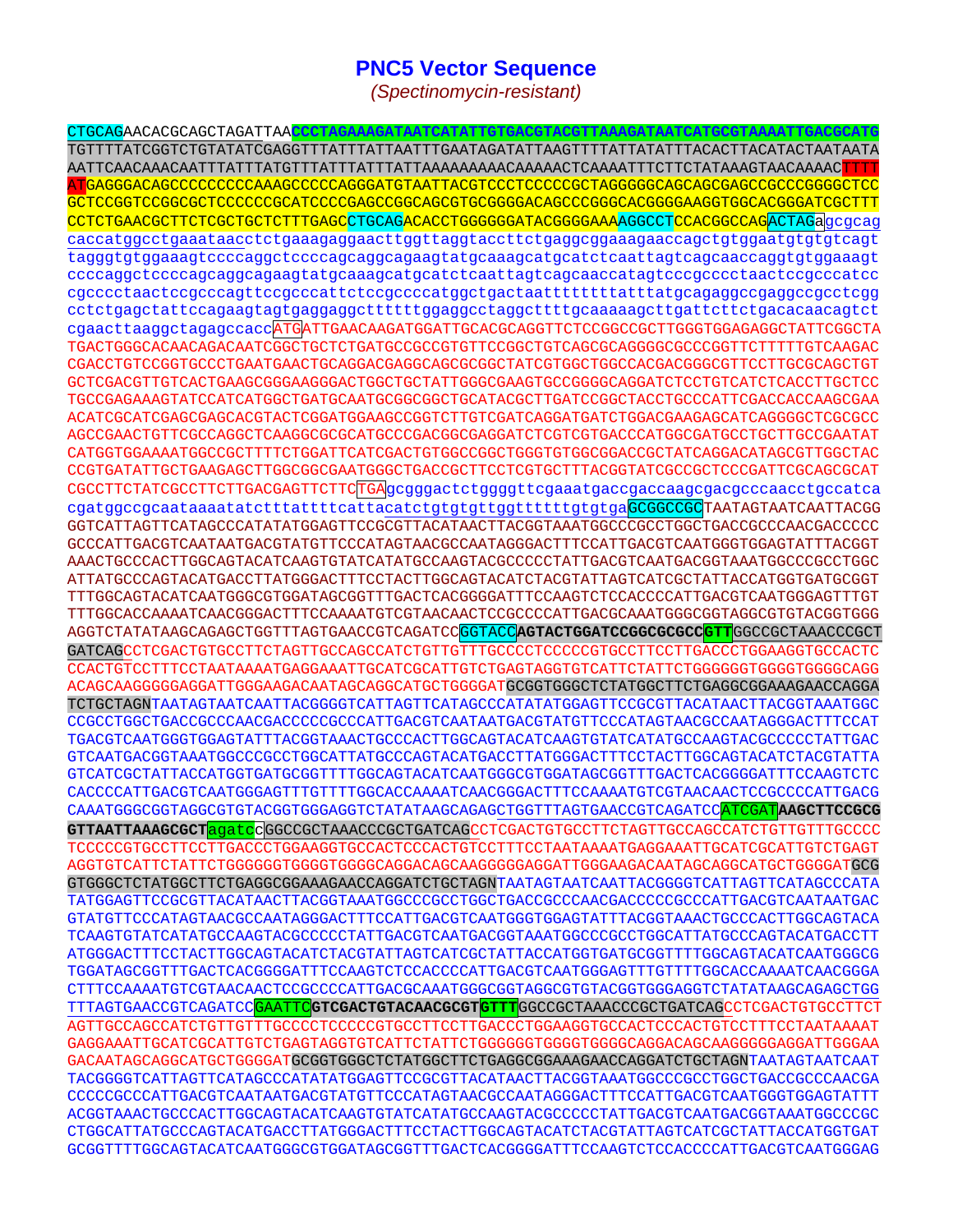TTTGTTTTGGCACCAAAATCAACGGGACTTTCCAAAATGTCGTAACAACTCCGCCCCATTGACGCAAATGGGCGGTAGGCGTGTACG GTGGGAGGTCTATATAAGCAGAGCTGGTTTAGTGAACCGTCAGATCCATCGAA**TCTAGATACGTACATATGATTTAAAT**GATCTAAC TAACTAAACTTGTTTATTGCANCTTATAATGGTTACAAATAAAGCAATAGCATCACAAATTTCACAAATAAAGCATTTTTTTCACTG CATTCTAGTTGTGGTTTGTCCAAACTCATCAATGTATCTTATCATGTCTGGAATGACTCAAATGATGTCAATTAGTCTATCAGAAGC TCATCTGGTCTCCCTTCCGGGGGACAAGACATCCCTGTTTAATATTTAAACAGCAGTGTTCCCAAACTGGGTTCTTATATCCCTTGC TCTGGTCAACCAGGTTGCAGGGTTTCCTGTCCTCACAGGAACGAAGTCCCTAAAGAAACAGTGGCAGCCAGGTTTAGCCCCGGAATT GACTGGATTCCTTTTTTAGGGCCCATTGGTATGGCTTTTTCCCCGTATCCCCCCAGGTGTCTGCAGGCTCAAAGAGCAGCGAGAAGC GTTCAGAGGAAAGCGATCCCGTGCCACCTTCCCCGTGCCCGGGCTGTCCCCGCACGCTGCCGGCTCGGGGATGCGGGGGGAGCGCCG GACCGGAGCGGAGCCCCGGGCGGCTCGCTGCTGCCCCCTAGCGGGGGAGGGACGTAATTACATCCCTGGGGGCTTTGGGGGGGGGCT GTCCCTGATATCTATAACAAGAAAATATATATATAATAAGTTATCACGTAAGTAGAACATGAAATAACAATATAATTATCGTATGAG TTAAATCTTAAAAGTCACGTAAAAGATAATCATGCGTCATTTTGACTCACGCGGTCGTTATAGTTCAAAATCAGTGACACTTACCGC ATTGACAAGCACGCCTCACGGGAGCTCCAAGCGGCGACTGAGATGTCCTAAATGCACAGCGACGGATTCGCGCTATTTAGAAAGAGA GAGCAATATTTCAAGAATG**CATGCGTCAATTTTACGCAGACTATCTTTCTAGGG**TTAATCTAGCTGCATCAGGATCATATCGTCGGG TCTTTTTTCATCGCCCAAGCTGGCGCTATCTGGGCATCGGGGAGGAAGAAGCCCGTGCCTTTTCCCGCGAGGTTGAAGCGGCATGGA AAGAGTTTGCCGAGGATGACTGCTGCTGCATTGACGTTGAGCGAAAACGCACGTTTACCATGATGATTCGGGAAGGTGTGGCCATGC ACGCCTTTAACGGTGAACTGTTCGTTCAGGCCACCTGGGATACCAGTTCGTCGCGGCTTTTCCGGACACAGTTCCGGATGGTCAGCC CGAAGCGCATCAGCAACCCGAACAATACCGGCGACAGCCGGAACTGCCGTGCCGGTGTGCAGATTAATGACAGCGGTGCGGCGCTGG GATATTACGTCAGCGAGGACGGGTATCCTGGCTGGATGCCGCAGAAATGGACATGGATACCCCGTGAGTTACCCGGCGGGCGCGCTT GGCGTAATCATGGTCATAGCTGTTTCCTGTGTGAAATTGTTATCCGCTCACAATTCCACACAACATACGAGCCGGAAGCATAAAGTG TAAAGCCTGGGGTGCCTAATGAGTGAGCTAACTCACATTAATTGCGTTGCGCTCACTGCCCGCTTTCCAGTCGGGAAACCTGTCGTG CCAGCTGCATTAATGAATCGGCCAACGCGCGGGGAGAGGCGGTTTGCGTATTGGGCGCTCTTCCGCTTCCTCGCTCACTGACTCGCT GCGCTCGGTCGTTCGGCTGCGGCGAGCGGTATCAGCTCACTCAAAGGCGGTAATACGGTTATCCACAGAATCAGGGGATAACGCAGG AAAGAACATGTGAGCAAAAGGCCAGCAAAAGGCCAGGAACCGTAAAAAGGCCGCGTTGCTGGCGTTTTTCCATAGGCTCCGCCCCCC TGACGAGCATCACAAAAATCGACGCTCAAGTCAGAGGTGGCGAAACCCGACAGGACTATAAAGATACCAGGCGTTTCCCCCTGGAAG CTCCCTCGTGCGCTCTCCTGTTCCGACCCTGCCGCTTACCGGATACCTGTCCGCCTTTCTCCCTTCGGGAAGCGTGGCGCTTTCTCA TAGCTCACGCTGTAGGTATCTCAGTTCGGTGTAGGTCGTTCGCTCCAAGCTGGGCTGTGTGCACGAACCCCCCGTTCAGCCCGACCG CTGCGCCTTATCCGGTAACTATCGTCTTGAGTCCAACCCGGTAAGACACGACTTATCGCCACTGGCAGCAGCCACTGGTAACAGGAT TAGCAGAGCGAGGTATGTAGGCGGTGCTACAGAGTTCTTGAAGTGGTGGCCTAACTACGGCTACACTAGAAGGACAGTATTTGGTAT CTGCGCTCTGCTGAAGCCAGTTACCTTCGGAAAAAGAGTTGGTAGCTCTTGATCCGGCAAACAAACCACCGCTGGTAGCGGTGGTTT TTTTGTTTGCAAGCAGCAGATTACGCGCAGAAAAAAAGGATCTCAAGAAGATCCTTTGATCTTTTCTACGGGGTCTGACGCTCAGTG GAACGAAAACTCACGTTAAGGGATTTTGGTCATGAGATTATCAAAAAGGATCTTCACCTAGATCCTTTTAAATTAAAAATGAAGTTT TAAATCAATCTAAAGTATATATGAGTAAACTTGGTCTGACAGTTACCAATGCTTAATCAGTGAGGCACCTATCTCAGCGATCTGTCT ATTTCGTTCATCCATAGTTGCCTGACTCCCCGTCGTGTAGATAACTACGATACGGGAGGGCTTACCATCTGGCCCCAGTGCTGCAAT GATACCGCGAGACCCACGCTCACCGGCTCCAGATTTATCAGCAATAAACCAGCCAGCCGGAAGGGCCGAGCGCAGAAGTGGTCCTGC AACTTTATCCGCCTCCATCCAGTCTATTAATTGTTGCCGGGAAGCTAGAGTAAGTAGTTCGCCAGTTAATAGTTTGCGCAACGTTGT TGCCATTGCTACAGGCATCGTGGTGTCACGCTCGTCGTTTGGTATGGCTTCATTCAGCTCCGGTTCCCAACGATCAAGGCGAGTTAC ATGATCCCCCATGTTGTGCAAAAAAGCGGTTAGCTCCTTCGGTCCTCCGATCGTTGTCAGAAGTAAGTTGGCCGCAGTGTTATCACT CATGGTTATGGCAGCACTGCATAATTCTCTTACTGTCATGCCATCCGTAAGATGCTTTTCTGTGACTGGTGAGTGTACCAGCCAGGA CAGAAATGCCTCGACTTCGCTGCTACCCAAGGTTGCCGGGTGACGCACACCGTGGAAACGGATGAAGGCACGAACCCAGTGGACATA AGCCTGTTCGGTTCGTAAGCTGTAATGCAAGTAGCGT**ATG**CGCTCACGCAACTGGTCCAGAACCTTGACCGAACGCAGCGGTGGTAA CGGCGCAGTGGCGGTTTTCATGGCTTGTTATGACTGTTTTTTTGGGGTACAGTCTATGCCTCGGGCATCCAAGCAGCAAGCGCGTTA CGCCGTGGGTCGATGTTTGATGTTATGGAGCAGCAACGATGTTACGCAGCAGGGCAGTCGCCCTAAAACAAAGTTAAACATTATGAG GGAAGCGGTGATCGCCGAAGTATCGACTCAACTATCAGAGGTAGTTGGCGTCATCGAGCGCCATCTCGAACCGACGTTGCTGGCCGT ACATTTGTACGGCTCCGCAGTGGATGGCGGCCTGAAGCCACACAGTGATATTGATTTGCTGGTTACGGTGACCGTAAGGCTTGATGA AACAACGCGGCGAGCTTTGATCAACGACCTTTTGGAAACTTCGGCTTCCCCTGGAGAGAGCGAGATTCTCCGCGCTGTAGAAGTCAC CATTGTTGTGCACGACGACATCATTCCGTGGCGTTATCCAGCTAAGCGCGAACTGCAATTTGGAGAATGGCAGCGCAATGACATTCT TGCAGGTATCTTCGAGCCAGCCACGATCGACATTGATCTGGCTATCTTGCTGACAAAAGCAAGAGAACATAGCGTTGCCTTGGTAGG TCCAGCGGCGGAGGAACTCTTTGATCCGGTTCCTGAACAGGATCTATTTGAGGCGCTAAATGAAACCTTAACGCTATGGAACTCGCC GCCCGACTGGGCTGGCGATGAGCGAAATGTAGTGCTTACGTTGTCCCGCATTTGGTACAGCGCAGTAACCGGCAAAATCGCGCCGAA GGATGTCGCTGCCGACTGGGCAATGGAGCGCCTGCCGGCCCAGTATCAGCCCGTCATACTTGAAGCTAGACAGGCTTATCTTGGACA AGAAGAAGATCGCTTGGCCTCGCGCGCAGATCAGTTGGAAGAATTTGTCCACTACGTGAAAGGCGAGATCACCAAGGTAGTCGGCAA ATAACCCTCGAGCCACCCA**TGA**CCAAAATCCCTTAACGTGAGTTA

|           | Unique enzymes in PNC5: |      | BstB I    | TT CG.AA    | 1791 |
|-----------|-------------------------|------|-----------|-------------|------|
|           |                         |      | Not I     | GC GGCC, GC | 1890 |
| BsiW I    | $C$ $GTAC$ , $G$        | 51   | Sca I     | AGT ACT     | 2488 |
| Spl I     | C`GTAC, G               | 51   | BamH I    | G`GATC.C    | 2492 |
| BseR I    | GAGGAG 16/14            | 911  | Asc I     | GG CGCG, CC | 2499 |
| Avr II    | $C$ $CTAG$ , $G$        | 915  | Cla I     | AT CG.AT    | 3379 |
| Afl II    | $C$ TTAA.G              | 963  | Sac II    | CC.GC GG    | 3393 |
| Kas I     | G`GCGC.C                | 1108 | Pac I     | TTA, AT`TAA | 3400 |
| Nar I     | GG CG, CC               | 1109 | Afe I     | AGC GCT     | 3406 |
| Ehe I     | $GGC$ $GCC$             | 1110 | Eco47 III | AGC GCT     | 3406 |
| Bbe I     | G, GCGC C               | 1112 | ECOR I    | G`AATT, C   | 4285 |
| Tth111 I  | GACN N. NGTC            | 1227 | Sal I     | G`TCGA.C    | 4291 |
| Bsp1286 I | G, DGCH C               | 1412 | Acc I     | GT MK, AC   | 4292 |
| ReiC T    | TT'CG AA                | 1791 | BsrG I    | T`GTAC.A    | 4297 |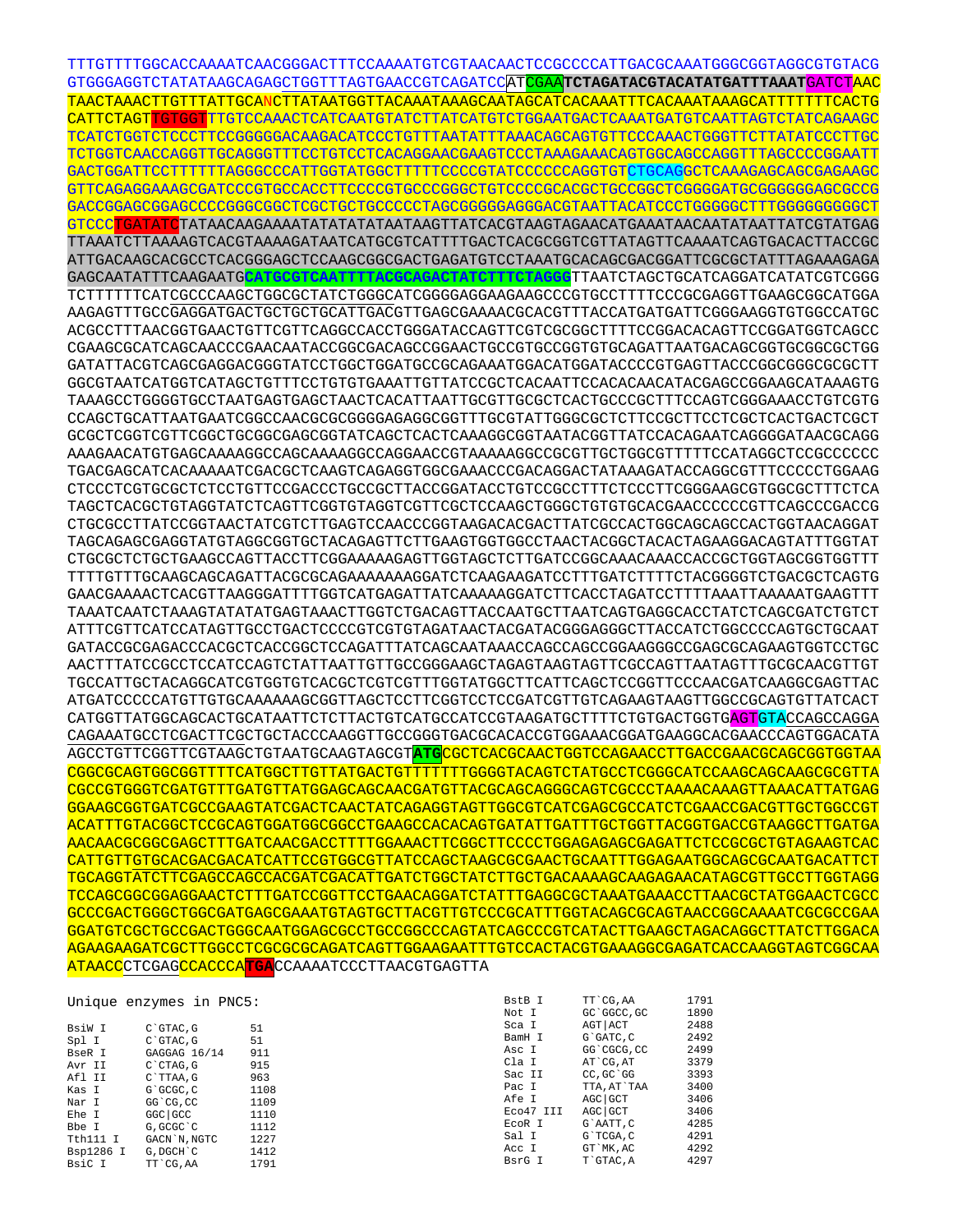| Mlu I                                     | A`CGCG, T                |                 | 4303         |              |              |                 |            | 7713         | 8177         | 9154         | 9183         |
|-------------------------------------------|--------------------------|-----------------|--------------|--------------|--------------|-----------------|------------|--------------|--------------|--------------|--------------|
| Xba I<br>Swa I                            | T CTAG, A<br>ATTT   AAAT |                 | 5188<br>5209 |              |              | AlwN I<br>Apa I | (4)<br>(1) | 2786<br>5592 | 3693         | 4590         | 7383         |
| ECON I                                    |                          | CCTNN `N, NNAGG | 5583         |              |              | ApaL I          | (2)        | 7281         | 8970         |              |              |
| Eco0109 I                                 | RG`GNC, CY               |                 | 5588         |              |              | Apo I           | (5)        | 175          | 233          | 4285         | 5278         |
| Bsp120 I                                  | G`GGCC, C                |                 | 5588         |              |              |                 |            | 9438         |              |              |              |
| Apa I                                     | G, GGCC `C               |                 | 5592         |              |              | Asc I           | (1)        | 2499         |              |              |              |
| ECOR V                                    | GAT ATC                  |                 | 5839         |              |              | Ase I           | (5)        | 122          | 6503         | 6738         | 6797         |
| Sac I                                     | G, AGCT `C               |                 | 6030         |              |              |                 |            | 8032         |              |              |              |
| Bsg I                                     |                          | GTGCAG 22/20    | 6517         |              |              | Asp718          | (2)        | 565          | 2480         |              |              |
| Ple I                                     | GAGTC 9/10               |                 | 7346<br>7687 |              |              | Ava I           | (8)        | 339          | 377          | 403          | 5694         |
| BspH I<br>Ahd I                           | T CATG, A                | GACNN, N`NNGTC  | 7860         |              |              | Ava II          | (7)        | 5720<br>355  | 5758<br>1625 | 8587<br>5743 | 9491<br>7998 |
| Psp1406 I                                 | AA`CG, TT                |                 | 8086         |              |              |                 |            | 8220         | 8494         | 9135         |              |
| BstE II                                   | G`GTNAC, C               |                 | 8855         |              |              | Avr II          | (1)        | 915          |              |              |              |
| Blp I                                     | GC `TNA, GC              |                 | 9004         |              |              | BamH I          | (1)        | 2492         |              |              |              |
| Esp I                                     | GC TNA, GC               |                 | 9004         |              |              | Ban I           | (13)       | 565          | 1108         | 1143         | 2354         |
| PaeR7 I                                   | C`TCGA, G                |                 | 9491         |              |              |                 |            | 2480         | 2602         | 3252         | 3509         |
| Xho I                                     | C`TCGA, G                |                 | 9491         |              |              |                 |            | 4159         | 4406         | 5056         | 6711         |
| Number of enzymes = 45                    |                          |                 |              |              |              | Ban II          | (8)        | 7808<br>347  | 1474         | 2755         | 3662         |
| The following enzymes do not cut in PNC5: |                          |                 |              |              |              |                 |            | 4559         | 5592         | 5758         | 6030         |
|                                           |                          |                 |              |              |              | Bbe I           | (1)        | 1112         |              |              |              |
| Age I                                     | Bgl II                   |                 | BsaB I       | BsmB I       | Bst1107 I    | Bbs I           | (3)        | 2726         | 3633         | 4530         |              |
| Bsu36 I                                   | Eco72 I                  |                 | Fse I        | Hpa I        | Mun I        | Bbv I           | (19)       | 25           | 337          | 340          | 398          |
| Nhe I                                     | Nru I                    |                 | PflM I       | Pme I        | Pml I        |                 |            | 532          | 1182         | 1224         | 1745         |
| PpuM I                                    | Spe I                    |                 | Xca I        | Xcm I        | Xmn I        |                 |            | 5558         | 5657         | 7386         | 7389         |
|                                           |                          |                 |              |              |              |                 |            | 7595         | 8289         | 8527         | 8612         |
| PNC5: sites sorted by name:               |                          |                 |              |              |              |                 |            | 8656         | 8672         | 9044         |              |
|                                           |                          |                 |              |              |              | Bbv II<br>Bcl I | (3)<br>(4) | 2725<br>2524 | 3632<br>3431 | 4529<br>4328 | 8893         |
| Aat II                                    | (16)                     | 2014            | 2067         | 2150         | 2336         | Bcn I           | (16)       | 341          | 342          | 405          | 406          |
|                                           |                          | 2912            | 2965         | 3048         | 3234         |                 |            | 1114         | 1274         | 5414         | 5563         |
|                                           |                          | 3819            | 3872         | 3955         | 4141         |                 |            | 5696         | 5697         | 5760         | 5761         |
|                                           |                          | 4716            | 4769         | 4852         | 5038         |                 |            | 6600         | 7348         | 8044         | 8391         |
| Acc I<br>Acc65 I                          | (1)<br>(2)               | 4292<br>565     | 2480         |              |              | Bfa I           | (22)       | 17           | 28           | 318          | 513          |
| Aci I                                     | $(125)$ 315              |                 | 336          | 348          | 370          |                 |            | 916          | 970          | 2546         | 2790         |
|                                           |                          | 393             | 578          | 763          | 775          |                 |            | 3408         | 3453         | 3697         | 4350         |
|                                           |                          | 784             | 796          | 806          | 817          |                 |            | 4594         | 5189         | 5313         | 5781         |
|                                           |                          | 863             | 1018         | 1081         | 1175         |                 |            | 6140<br>8050 | 6151<br>9376 | 7462         | 7715         |
|                                           |                          | 1239            | 1340         | 1343         | 1583         | Bgl I           | (16)       | 504          | 868          | 1979         | 2101         |
|                                           |                          | 1623            | 1628         | 1678         | 1694         |                 |            | 2172         | 2877         | 2999         | 3070         |
|                                           |                          | 1720            | 1776         | 1835         | 1889         |                 |            | 3784         | 3906         | 3977         | 4681         |
|                                           |                          | 1893            | 1947         | 1975         | 1987         |                 |            | 4803         | 4874         | 7980         | 9327         |
|                                           |                          | 2001<br>2396    | 2168<br>2417 | 2259<br>2511 | 2292<br>2520 | Blp I           | (1)        | 9004         |              |              |              |
|                                           |                          | 2746            | 2770         | 2845         | 2873         | Bpm I           | (2)        | 7930         | 8947         |              |              |
|                                           |                          | 2885            | 2899         | 3066         | 3157         | Bsa I           | (2)        | 5408         | 7921         |              |              |
|                                           |                          | 3190            | 3294         | 3315         | 3390         | BsaA I          | (9)        | 1413<br>4931 | 2229<br>5196 | 3127<br>5877 | 4034<br>5935 |
|                                           |                          | 3392            | 3418         | 3427         | 3653         |                 |            | 9452         |              |              |              |
|                                           |                          | 3677            | 3752         | 3780         | 3792         | BsaH I          | (19)       | 1109         | 1811         | 2011         | 2064         |
|                                           |                          | 3806            | 3973         | 4064         | 4097         |                 |            | 2147         | 2333         | 2909         | 2962         |
|                                           |                          | 4201            | 4222         | 4315         | 4324         |                 |            | 3045         | 3231         | 3816         | 3869         |
|                                           |                          | 4550<br>4689    | 4574<br>4703 | 4649<br>4870 | 4677<br>4961 |                 |            | 3952         | 4138         | 4713         | 4766         |
|                                           |                          | 4994            | 5098         | 5119         | 5706         |                 |            | 4849         | 5035         | 8749         |              |
|                                           |                          | 5729            | 5751         | 5763         | 5784         | BsaJ I          | (44)       | 289          | 290          | 339          | 340          |
|                                           |                          | 5968            | 6001         | 6035         | 6243         |                 |            | 403<br>627   | 476<br>699   | 502<br>822   | 526<br>857   |
|                                           |                          | 6256            | 6405         | 6512         | 6517         |                 |            | 866          | 915          | 1272         | 1541         |
|                                           |                          | 6565            | 6602         | 6657         | 6760         |                 |            | 2249         | 2594         | 3147         | 3390         |
|                                           |                          | 6816            | 6826         | 6850         | 6893         |                 |            | 3501         | 4054         | 4398         | 4951         |
|                                           |                          | 6900<br>7167    | 6921<br>7186 | 7012<br>7307 | 7040<br>7417 |                 |            | 5412         | 5560         | 5621         | 5694         |
|                                           |                          | 7552            | 7561         | 7923         | 8014         |                 |            | 5757         | 5758         | 5807         | 5808         |
|                                           |                          | 8205            | 8251         | 8518         | 8538         |                 |            | 6275         | 6386         | 6706         | 7127         |
|                                           |                          | 8706            | 8803         | 8815         | 8882         |                 |            | 8380         | 8403         | 8586         | 8617         |
|                                           |                          | 8945            | 9141         | 9144         | 9222         | BsaW I          | (10)       | 8924<br>352  | 8988<br>1140 | 9127<br>2477 | 9469<br>5745 |
|                                           |                          | 9269            |              |              |              |                 |            | 6413         | 6425         | 7173         | 7320         |
| Afe I                                     | (1)                      | 3406            |              |              |              |                 |            | 8151         | 9161         |              |              |
| Afl II                                    | (1)                      | 963             |              |              |              | BseR I          | (1)        | 911          |              |              |              |
| Afl III<br>Aha II                         | (2)                      | 4303            | 6967         |              |              | Bsg I           | (1)        | 6517         |              |              |              |
|                                           | (19)                     | 1109<br>2147    | 1811<br>2333 | 2011<br>2909 | 2064<br>2962 | BsiC I          | (1)        | 1791         |              |              |              |
|                                           |                          | 3045            | 3231         | 3816         | 3869         | BsiE I          | (8)        | 1018         | 1893         | 3418         | 5972         |
|                                           |                          | 3952            | 4138         | 4713         | 4766         |                 |            | 6883         | 7307         | 8230         | 9076         |
|                                           |                          | 4849            | 5035         | 8749         |              | BsiHKA I        | (5)        | 1222<br>8974 | 1412         | 6030         | 7285         |
| Ahd I                                     | (1)                      | 7860            |              |              |              | BsiW I          | (1)        | 51           |              |              |              |
| Alu I                                     | (30)                     | 16              | 591          | 879          | 933          | Bsm I           | (2)        | 5308         | 6112         |              |              |
|                                           |                          | 1215            | 1673         | 2455         | 3353         | BsmA I          | (7)        | 959          | 2322         | 3220         | 4127         |
|                                           |                          | 3386            | 4260         | 5157<br>6197 | 5394<br>6632 |                 |            | 5024         | 5407         | 7922         |              |
|                                           |                          | 6028<br>6727    | 6154<br>6791 | 6909         | 7135         | BsmF I          | (26)       | 281          | 291          | 410          | 609          |
|                                           |                          | 7225            | 7271         | 7528         | 8049         |                 |            | 681          | 745          | 1260         | 1792         |
|                                           |                          | 8149            | 8212         | 8459         | 8889         |                 |            | 2064         | 2215         | 2383         | 2962         |
|                                           |                          | 9003            | 9375         |              |              |                 |            | 3113<br>4188 | 3281<br>4766 | 3869<br>4917 | 4020<br>5085 |
| Alw I                                     | (24)                     | 434             | 1287         | 1354         | 1533         |                 |            | 5430         | 5513         | 5687         | 5806         |
|                                           |                          | 2470            | 2488         | 2499         | 2790         |                 |            | 5816         | 9251         |              |              |
|                                           |                          | 3368            | 3406         | 3697         | 4275         | BsoF I          | (66)       | 14           | 326          | 329          | 336          |
|                                           |                          | 4594            | 5172         | 5666         | 6170         |                 |            | 387          | 454          | 521          | 863          |
|                                           |                          | 7529            | 7615         | 7615         | 7712         |                 |            |              |              |              |              |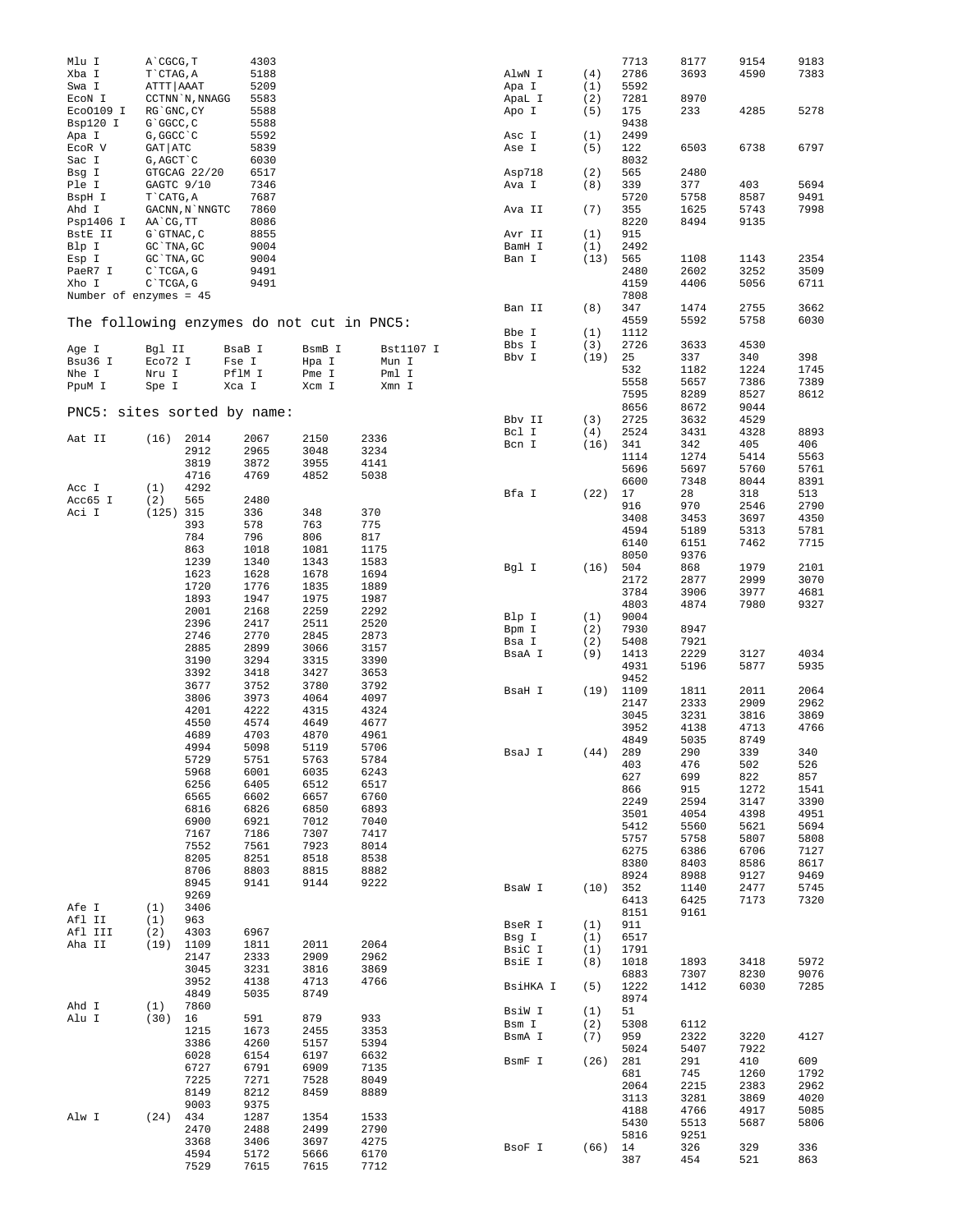|           |            | 1018       | 1070         | 1081 | 1171 |           |      | 1450         | 1528         | 2476         | 2494         |
|-----------|------------|------------|--------------|------|------|-----------|------|--------------|--------------|--------------|--------------|
|           |            | 1176       | 1213         | 1254 | 1341 |           |      | 2526         | 2785         | 3374         | 3412         |
|           |            | 1344       | 1347         | 1583 | 1679 |           |      | 3433         | 3692         | 4281         | 4330         |
|           |            | 1720       | 1734         | 1835 | 1890 |           |      | 4589         | 5178         | 5215         | 5672         |
|           |            | 1893       | 2511         | 3418 | 4315 |           |      | 6165         | 7535         | 7610         | 7621         |
|           |            | 5547       | 5646         | 5713 | 5764 |           |      | 7629         | 7707         | 7719         | 7824         |
|           |            | 5771       | 5774         | 6036 | 6155 |           |      | 8165         | 8183         | 8229         | 8712         |
|           |            | 6257       | 6288         | 6291 | 6406 |           |      | 8895         | 9075         | 9085         | 9160         |
|           |            | 6518       | 6565         | 6792 | 6873 |           |      | 9178         | 9406         | 9427         | 9465         |
|           |            | 6891       | 6894         | 7012 | 7167 | DpnII     | (40) | 427          | 1280         | 1358         | 1439         |
|           |            | 7310       | 7375         | 7378 | 7584 |           |      | 1448         | 1526         | 2474         | 2492         |
|           |            | 7912       | 8251         | 8278 | 8373 |           |      | 2524         | 2783         | 3372         | 3410         |
|           |            | 8516       | 8601         | 8645 | 8661 |           |      | 3431         | 3690         | 4279         | 4328         |
|           |            | 8816       | 8883         | 9033 | 9142 |           |      | 4587         | 5176         | 5213         | 5670         |
|           |            | 9222       | 9319         |      |      |           |      | 6163         | 7533         | 7608         | 7619         |
| Bsp120 I  | (1)        | 5588       |              |      |      |           |      | 7627         | 7705         | 7717         | 7822         |
| Bsp1286 I | (1)        | 1412       |              |      |      |           |      | 8163         | 8181         | 8227         | 8710         |
| BspH I    | (1)        | 7687       |              |      |      |           |      | 8893         | 9073         | 9083         | 9158         |
| BspM I    | (4)        | 996        | 1377         | 1827 | 9042 |           |      | 9176         | 9404         | 9425         | 9463         |
| BspM II   | (2)        | 6413       | 6425         |      |      | Dra I     | (4)  | 5209         | 5442         | 7726         | 7745         |
| Bsr I     | (25)       | 801        | 1052         | 1253 | 2185 | Dra III   | (3)  | 8404         | 8832         | 9452         |              |
|           |            | 2485       | 2493         | 3083 | 3990 | Drd I     | (4)  | 952          | 1136         | 6046         | 7075         |
|           |            | 4887       | 5465         | 5575 | 6396 | Dsa I     | (12) | 502          | 526          | 822          | 1541         |
|           |            | 6768       | 7374         | 7387 | 7501 |           |      | 2249         | 3147         | 3390         | 4054         |
|           |            | 7907       | 8025         | 8068 | 8335 |           |      | 4951         | 8403         | 8617         | 8988         |
|           |            | 8430       | 8495         | 9233 | 9329 | Eae I     | (14) | 505          | 1015         | 1189         | 1580         |
|           |            | 9351       |              |      |      |           |      | 1607         | 1832         | 1890         | 2508         |
| BsrB I    | (7)        | 350        | 1722         | 1776 | 1889 |           |      | 3415         | 4312         | 6344         | 6806         |
|           |            | 5751       | 6659         | 6900 |      |           |      | 8248         | 8782         |              |              |
| BsrD I    | (5)        | 1342       | 7921         | 8095 | 9044 | Eag I     | (3)  | 1015         | 1890         | 3415         |              |
|           |            | 9337       |              |      |      | Ear I     | (3)  | 1453         | 1663         | 6851         |              |
| BsrG I    | (1)        | 4297       |              |      |      | Eco47 III | (1)  | 3406         |              |              |              |
| BssH II   | (4)        | 1506       | 2499         | 6606 | 9419 | Eco57 I   | (4)  | 1254         | 1686         | 7514         | 8840         |
| BssS I    | (2)        | 1701       | 7140         |      |      | ECON I    | (1)  | 5583         |              |              |              |
| BstB I    | (1)        | 1791       |              |      |      | Eco0109 I | (1)  | 5588         |              |              |              |
| BstE II   | (1)        | 8855       |              |      |      | EcoR I    | (1)  | 4285         |              |              |              |
| BstN I    | (32)       | 291        | 477          | 629  | 684  | ECOR II   | (32) | 289          | 475          | 627          | 682          |
|           |            | 701        | 1496         | 1979 | 2172 |           |      | 699          | 1494         | 1977         | 2170         |
|           |            | 2596       | 2781         | 2877 | 3070 |           |      | 2594         | 2779         | 2875         | 3068         |
|           |            | 3503       | 3688         | 3784 | 3977 |           |      | 3501         | 3686         | 3782         | 3975         |
|           |            | 4400       | 4585         | 4681 | 4874 |           |      | 4398         | 4583         | 4679         | 4872         |
|           |            | 5493       | 5551         | 5623 | 5809 |           |      | 5491         | 5549         | 5621         | 5807         |
|           |            | 6387       | 6554         | 6707 | 6995 |           |      | 6385         | 6552         | 6705         | 6993         |
|           |            | 7116       | 7129         | 8349 | 8926 |           |      | 7114         | 7127         | 8347         | 8924         |
| BstU I    | (27)       | 1175       | 1476         | 1508 | 1949 | ECOR V    | (1)  | 5839         |              |              |              |
|           |            | 2501       | 2847         | 3392 | 3754 | Ehe I     | (1)  | 1110         |              |              |              |
|           |            | 4305       | 4651         | 5968 | 6074 | Esp I     | (1)  | 9004         |              |              |              |
|           |            | 6245       | 6405         | 6608 | 6814 | Fnu4H I   | (66) | 14           | 326          | 329          | 336          |
|           |            | 6816       | 7014         | 7595 | 7925 |           |      | 387          | 454          | 521          | 863          |
|           |            | 8609       | 8882         | 8947 | 9010 |           |      | 1018         | 1070         | 1081         | 1171         |
|           |            | 9303       | 9419         | 9421 |      |           |      | 1176         | 1213         | 1254         | 1341         |
| BstX I    | (2)        | 1830       | 5599         |      |      |           |      | 1344         | 1347         | 1583         | 1679         |
| BstY I    | (16)       | 1280       | 1526         | 2474 | 2492 |           |      | 1720         | 1734         | 1835         | 1890         |
|           |            | 2783       | 3372         | 3410 | 3690 |           |      | 1893         | 2511         | 3418         | 4315         |
|           |            | 4279       | 4587         | 5176 | 7608 |           |      | 5547         | 5646         | 5713         | 5764         |
|           |            | 7619       | 7705         | 7717 | 9176 |           |      | 5771         | 5774         | 6036         | 6155         |
| Cac8 I    |            | $(61)$ 333 | 384          | 391  | 467  |           |      | 6257         | 6288         | 6291         | 6406         |
|           |            | 642        | 661          | 714  | 733  |           |      | 6518         | 6565         | 6792         | 6873         |
|           |            | 1003       | 1189         | 1408 | 1474 |           |      | 6891         | 6894         | 7012         | 7167         |
|           |            | 1480       | 1508         | 1512 | 1553 |           |      | 7310         | 7375         | 7378         | 7584         |
|           |            | 1557       | 1611         | 1975 | 2168 |           |      | 7912         | 8251         | 8278         | 8373         |
|           |            | 2501       | 2554         | 2731 | 2735 |           |      | 8516         | 8601         | 8645         | 8661         |
|           |            | 2873       | 3066         | 3461 | 3638 |           |      | 8816         | 8883         | 9033         | 9142         |
|           |            | 3642       |              |      |      |           |      |              |              |              |              |
|           |            |            | 3780         | 3973 | 4358 |           |      | 9222         | 9319         |              |              |
|           |            | 4535       | 4539         | 4677 | 4870 | Fok I     | (21) | 307          | 359          | 766          | 1433         |
|           |            | 5634       | 5710         | 5717 | 5768 |           |      | 1458         | 2755         | 3662         | 4559         |
|           |            | 6015       | 6112         | 6199 | 6353 |           |      | 5411         | 5738         | 5790         | 6292         |
|           |            | 6604       | 6608         | 6760 | 6789 |           |      | 6441         | 6573         | 7826         | 8007         |
|           |            | 6898       | 6984         | 7021 | 7581 |           |      | 8294         | 8426         | 8579         | 8823         |
|           |            | 7972       | 8605         | 8782 | 8887 |           |      | 9324         |              |              |              |
|           |            | 9067       | 9236         | 9342 | 9346 | Fsp I     | (2)  | 1211         | 8082         |              |              |
|           |            | 9421       |              |      |      | Gdi II    | (15) | 506          | 1014         | 1016         | 1579         |
| Cfr10 I   | (9)        | 382        | 1428         | 1609 | 5715 |           |      | 1606         | 1831         | 1889         | 1891         |
|           |            | 6466       | 6490         | 7940 | 9291 |           |      | 2507         | 3414         | 3416         | 4311         |
|           |            | 9344       |              |      |      |           |      | 6807         | 8247         | 8781         |              |
| Cla I     | (1)        | 3379       |              |      |      | Gsu I     | (2)  | 7931         | 8946         |              |              |
| Csp6 I    | (36)       | 52         | 566          | 1414 | 2107 | Hae I     | (10) | 498          | 531          | 914          | 1191         |
|           |            | 2132       | 2187         | 2220 | 2271 |           |      | 6346         | 6382         | 6982         | 6993         |
|           |            | 2428       | 2481         | 2487 | 3005 |           |      | 7445         | 9414         |              |              |
|           |            | 3030       | 3085         | 3118 | 3169 | Hae II    | (11) | 364          | 1112         | 3408         | 5741         |
|           |            | 3326       | 3912         | 3937 | 3992 |           |      | 6204         | 6523         | 6845         | 7215         |
|           |            | 4025       | 4076         | 4233 | 4298 |           |      | 8762         | 9192         | 9341         |              |
|           |            | 4809       | 4834         | 4889 | 4922 | Hae III   | (39) | 498          | 507          | 531          | 856          |
|           |            | 4973       | 5130         | 5197 | 8341 |           |      | 862          | 871          | 914          | 1017         |
|           |            | 8574       | 8787         | 8795 | 9278 |           |      | 1191         | 1582         | 1609         | 1834         |
| Dde I     | (14)       | 573        | 875          | 1772 | 2656 |           |      | 1892         | 1973         | 2166         | 2510         |
|           |            | 2765       | 3563         | 3672 | 4460 |           |      | 2871         | 3064         | 3417         | 3778         |
|           |            | 4569       | 6042         | 7242 | 7651 |           |      | 3971         | 4314         | 4675         | 4868         |
| Dpn I     | $(40)$ 429 | 7817       | 9004<br>1282 | 1360 | 1441 |           |      | 5590<br>6982 | 6346<br>6993 | 6382<br>7011 | 6808<br>7445 |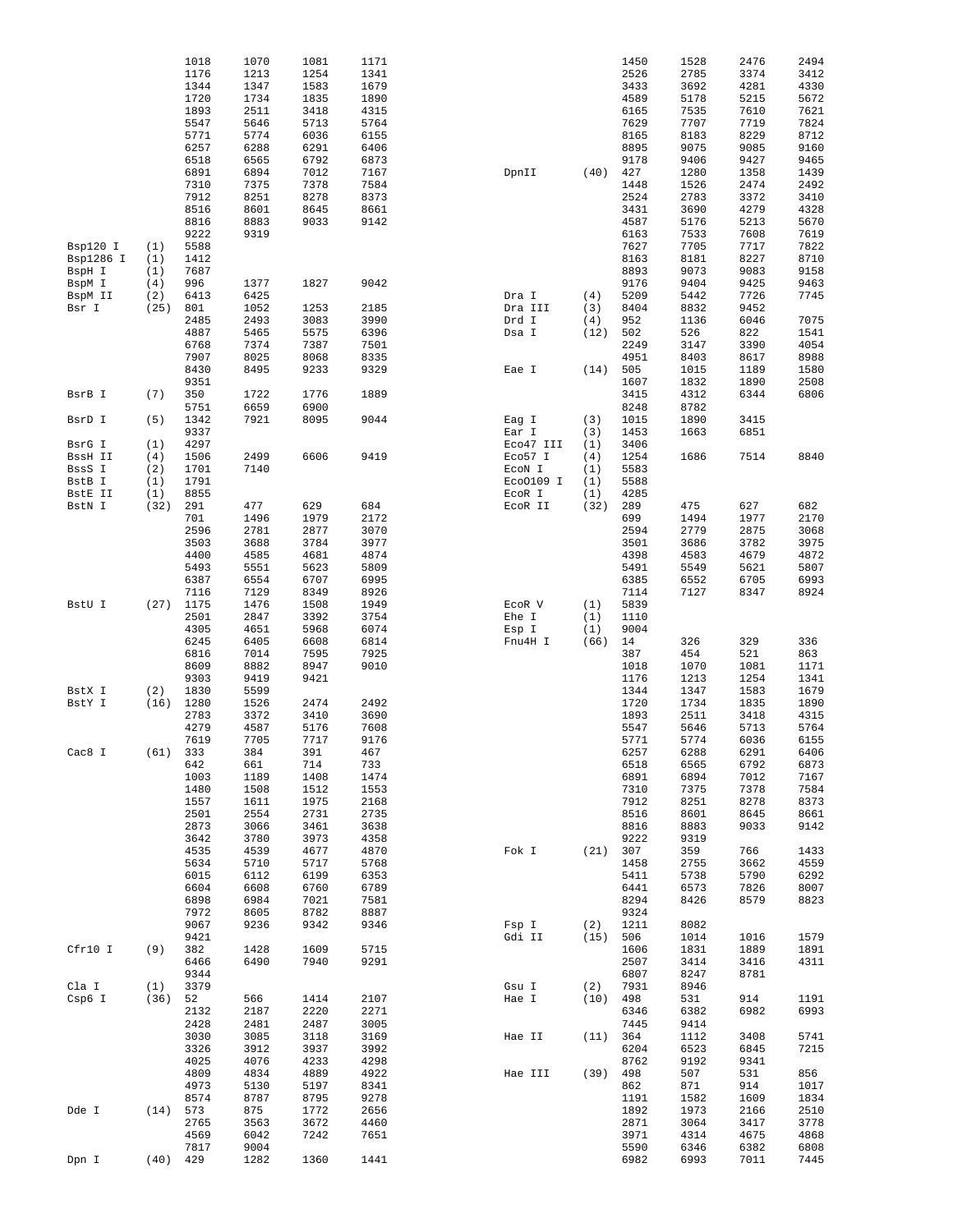|          |             | 7903         | 7983         | 8250         | 8784         |                |            | 3431         | 3690         | 4279         | 4328         |
|----------|-------------|--------------|--------------|--------------|--------------|----------------|------------|--------------|--------------|--------------|--------------|
|          |             | 8818         | 9348         | 9414         |              |                |            | 4587         | 5176         | 5213         | 5670         |
| Hga I    | (12)        | 89           | 1818         | 2414         | 3312         |                |            | 6163         | 7533         | 7608         | 7619         |
|          |             | 4219         | 5116         | 5941         | 6104         |                |            | 7627         | 7705         | 7717         | 7822         |
| HgiA I   | (5)         | 7077<br>1222 | 7655<br>1412 | 8403<br>6030 | 8739<br>7285 |                |            | 8163<br>8893 | 8181<br>9073 | 8227<br>9083 | 8710<br>9158 |
|          |             | 8974         |              |              |              |                |            | 9176         | 9404         | 9425         | 9463         |
| HgiE II  | (4)         | 2591         | 3498         | 4395         | 7546         | Mbo II         | (16)       | 231          | 933          | 1469         | 1679         |
| Hha I    | (44)        | 363          | 520          | 1103         | 1111         |                |            | 1761         | 2730         | 3637         | 4534         |
|          |             | 1175         | 1212         | 1478         | 1508         |                |            | 6234         | 6839         | 7628         | 7701         |
|          |             | 1510<br>3407 | 1738         | 2501<br>6076 | 2503<br>6203 |                |            | 9051         | 9410         | 9413         | 9446         |
|          |             | 6446         | 5740<br>6522 | 6608         | 6610         | Mlu I<br>Mme I | (1)<br>(3) | 4303<br>7181 | 7365         | 9413         |              |
|          |             | 6751         | 6816         | 6844         | 6877         | Mnl I          | (63)       | 103          | 258          | 318          | 446          |
|          |             | 7147         | 7214         | 7314         | 7488         |                |            | 508          | 544          | 551          | 568          |
|          |             | 7597         | 7990         | 8083         | 8482         |                |            | 846          | 852          | 875          | 881          |
|          |             | 8532         | 8609         | 8761         | 8949         |                |            | 889          | 892          | 904          | 1024         |
|          |             | 9010         | 9037         | 9191         | 9285         |                |            | 1160         | 1517         | 1709         | 2430         |
| HinC II  | (2)         | 9305<br>4293 | 9340<br>5489 | 9421         | 9423         |                |            | 2540<br>2760 | 2582<br>3328 | 2628<br>3447 | 2703<br>3489 |
| Hind II  | (2)         | 4293         | 5489         |              |              |                |            | 3535         | 3610         | 3667         | 4235         |
| HinD III | (2)         | 931          | 3384         |              |              |                |            | 4344         | 4386         | 4432         | 4507         |
| Hinf I   | (21)        | 937          | 1594         | 1728         | 1780         |                |            | 4564         | 5132         | 5522         | 5655         |
|          |             | 2299         | 3197         | 4104         | 5001         |                |            | 5783         | 6027         | 6213         | 6240         |
|          |             | 5185         | 5363         | 5575         | 5961         |                |            | 6270         | 6534         | 6816         | 6865         |
|          |             | 6069<br>6942 | 6330<br>7338 | 6802<br>7855 | 6867<br>8726 |                |            | 7075<br>7880 | 7148<br>8026 | 7399<br>8232 | 7799<br>8371 |
|          |             | 8939         |              |              |              |                |            | 8595         | 8692         | 8732         | 9140         |
| HinI I   | (19)        | 1109         | 1811         | 2011         | 2064         |                |            | 9179         | 9424         | 9499         |              |
|          |             | 2147         | 2333         | 2909         | 2962         | Msc I          | (2)        | 1191         | 6346         |              |              |
|          |             | 3045         | 3231         | 3816         | 3869         | Mse I          | (28)       | 22           | 57           | 122          | 138          |
|          |             | 3952         | 4138         | 4713         | 4766         |                |            | 212          | 964          | 3396         | 3400         |
|          |             | 4849         | 5035         | 8749         |              |                |            | 5208         | 5434         | 5441         | 5918         |
| HinP I   | (44)        | 361<br>1173  | 518<br>1210  | 1101<br>1476 | 1109<br>1506 |                |            | 5925<br>6738 | 6146<br>6797 | 6359<br>7673 | 6503<br>7725 |
|          |             | 1508         | 1736         | 2499         | 2501         |                |            | 7730         | 7744         | 7797         | 8032         |
|          |             | 3405         | 5738         | 6074         | 6201         |                |            | 8071         | 8688         | 9204         | 9517         |
|          |             | 6444         | 6520         | 6606         | 6608         | Msl I          | (11)       | 1546         | 1828         | 1867         | 2254         |
|          |             | 6749         | 6814         | 6842         | 6875         |                |            | 3152         | 4059         | 4956         | 5597         |
|          |             | 7145         | 7212         | 7312         | 7486         |                |            | 8112         | 8271         | 8967         |              |
|          |             | 7595         | 7988         | 8081         | 8480         | Msp I          | (42)       | 340          | 353          | 358          | 383          |
|          |             | 8530<br>9008 | 8607<br>9035 | 8759<br>9189 | 8947<br>9283 |                |            | 404<br>1141  | 1014<br>1272 | 1091<br>1362 | 1113<br>1429 |
|          |             | 9303         | 9338         | 9419         | 9421         |                |            | 1610         | 2478         | 2496         | 3414         |
| Hpa II   | (42)        | 340          | 353          | 358          | 383          |                |            | 5412         | 5562         | 5695         | 5716         |
|          |             | 404          | 1014         | 1091         | 1113         |                |            | 5741         | 5746         | 5759         | 6414         |
|          |             | 1141         | 1272         | 1362         | 1429         |                |            | 6426         | 6467         | 6477         | 6491         |
|          |             | 1610         | 2478         | 2496         | 3414         |                |            | 6599         | 6685         | 7174         | 7321         |
|          |             | 5412         | 5562         | 5695         | 5716         |                |            | 7347         | 7537         | 7941         | 7975         |
|          |             | 5741<br>6426 | 5746<br>6467 | 5759<br>6477 | 6414<br>6491 |                |            | 8042<br>9292 | 8152<br>9345 | 8389         | 9162         |
|          |             | 6599         | 6685         | 7174         | 7321         | MspAl I        | (12)       | 591          | 1215         | 2522         | 3392         |
|          |             | 7347         | 7537         | 7941         | 7975         |                |            | 3429         | 4326         | 6512         | 6791         |
|          |             | 8042         | 8152         | 8389         | 9162         |                |            | 7309         | 7554         | 8518         | 9141         |
|          |             | 9292         | 9345         |              |              | Nae I          | (4)        | 384          | 1611         | 5717         | 9346         |
| Hph I    | $(14)$ 1288 |              | 2264         | 3162         | 4069         | Nar I          | (1)        | 1109         |              |              |              |
|          |             | 4966         | 6375         | 7704         | 7931         | Nci I          | (16)       | 340          | 341          | 404          | 405          |
|          |             | 8345<br>8952 | 8403<br>9459 | 8719         | 8866         |                |            | 1113<br>5695 | 1273<br>5696 | 5413<br>5759 | 5562<br>5760 |
| Kas I    | (1)         | 1108         |              |              |              |                |            | 6599         | 7347         | 8043         | 8390         |
| Kpn I    | (2)         | 569          | 2484         |              |              | Nco I          | (7)        | 526          | 822          | 1541         | 2249         |
| Mae I    | (22)        | 17           | 28           | 318          | 513          |                |            | 3147         | 4054         | 4951         |              |
|          |             | 916          | 970          | 2546         | 2790         | Nde I          | (5)        | 2123         | 3021         | 3928         | 4825         |
|          |             | 3408         | 3453         | 3697         | 4350         |                |            | 5201         |              |              |              |
|          |             | 4594         | 5189         | 5313         | 5781         | NgoM I         | (4)        | 382          | 1609         | 5715         | 9344         |
|          |             | 6140<br>8050 | 6151<br>9376 | 7462         | 7715         | Nla III        | (39)       | 71<br>735    | 88<br>826    | 530<br>983   | 663<br>1328  |
| Mae II   | (42)        | 50           | 54           | 304          | 1225         |                |            | 1514         | 1545         | 1571         | 2193         |
|          |             | 1412         | 2011         | 2023         | 2064         |                |            | 2253         | 2737         | 3091         | 3151         |
|          |             | 2147         | 2228         | 2333         | 2909         |                |            | 3644         | 3998         | 4058         | 4541         |
|          |             | 2921         | 2962         | 3045         | 3126         |                |            | 4895         | 4955         | 5354         | 5891         |
|          |             | 3231         | 3816         | 3828         | 3869         |                |            | 5951         | 6114         | 6263         | 6327         |
|          |             | 3952         | 4033         | 4138         | 4713         |                |            | 6351         | 6581         | 6625         | 6971         |
|          |             | 4725<br>5035 | 4766<br>5195 | 4849<br>5795 | 4930         |                |            | 7691<br>8306 | 8182<br>8549 | 8192<br>9505 | 8270         |
|          |             | 5934         | 6299         | 6316         | 5876<br>6533 | Nla IV         | (26)       | 346          | 567          | 633          | 705          |
|          |             | 7670         | 8086         | 8775         | 9261         |                |            | 1110         | 1145         | 2356         | 2482         |
|          |             | 9451         | 9520         |              |              |                |            | 2494         | 2604         | 3254         | 3511         |
| Mae III  | (36)        | 46           | 248          | 1229         | 1535         |                |            | 4161         | 4408         | 5058         | 5590         |
|          |             | 1950         | 2037         | 2386         | 2848         |                |            | 5755         | 6713         | 6999         | 7038         |
|          |             | 2935         | 3284         | 3755         | 3842         |                |            | 7810         | 7904         | 7945         | 8156         |
|          |             | 4191<br>5252 | 4652<br>5930 | 4739<br>5990 | 5088<br>6593 | Not I          | (1)        | 8801<br>1890 | 9166         |              |              |
|          |             | 7323         | 7386         | 7502         | 7785         | Nsi I          | (3)        | 665          | 737          | 6112         |              |
|          |             | 8116         | 8174         | 8327         | 8392         | Nsp7524 I      | (9)        | 84           | 659          | 731          | 1510         |
|          |             | 8523         | 8610         | 8654         | 8849         |                |            | 2733         | 3640         | 4537         | 6110         |
|          |             | 8855         | 8957         | 9287         | 9525         |                |            | 6967         |              |              |              |
| Mbo I    |             | $(40)$ 427   | 1280         | 1358         | 1439         | NspB II        | $(12)$ 591 |              | 1215         | 2522         | 3392         |
|          |             | 1448         | 1526         | 2474         | 2492         |                |            | 3429         | 4326         | 6512         | 6791<br>9141 |
|          |             | 2524         | 2783         | 3372         | 3410         |                |            | 7309         | 7554         | 8518         |              |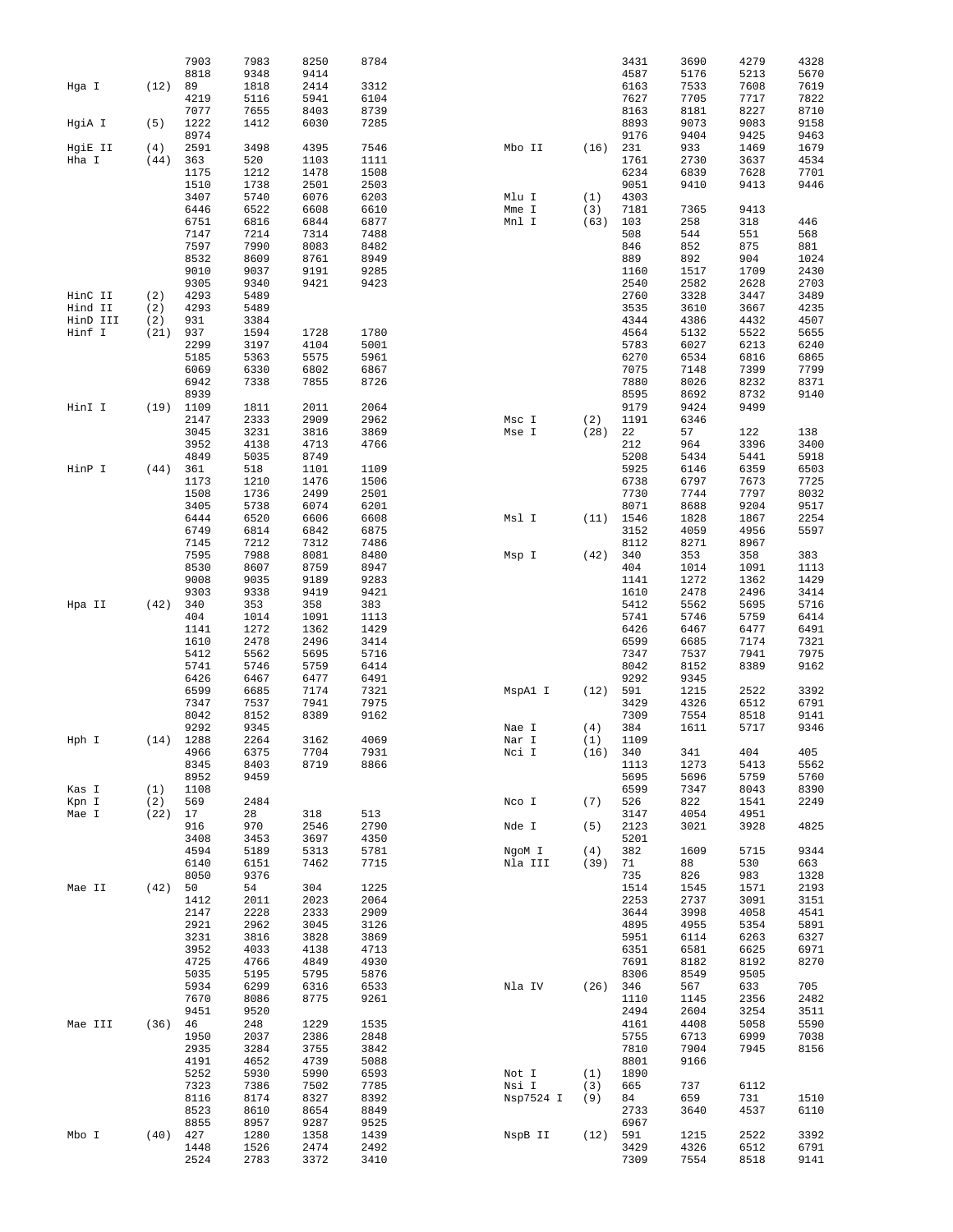| NspH I         | (9)        | 88           | 663          | 735          | 1514         | Spl I                           | (1)                                      | 51           |                    |                    |                                 |                                                   |                               |
|----------------|------------|--------------|--------------|--------------|--------------|---------------------------------|------------------------------------------|--------------|--------------------|--------------------|---------------------------------|---------------------------------------------------|-------------------------------|
|                |            | 2737<br>6971 | 3644         | 4541         | 6114         | Srf I<br>Ssp I                  | (2)<br>(2)                               | 405<br>5438  |                    | 5696<br>6098       |                                 |                                                   |                               |
| Pac I          | (1)        | 3400         |              |              |              | Stu I                           | (2)                                      | 498          |                    | 914                |                                 |                                                   |                               |
| PaeR7 I        | (1)        | 9491         |              |              |              | Sty I                           | (11)                                     | 526          |                    | 822                | 915                             | 1541                                              |                               |
| Pal I          | (39)       | 498          | 507          | 531          | 856          |                                 |                                          | 2249         |                    | 3147               | 4054                            | 4951                                              |                               |
|                |            | 862<br>1191  | 871<br>1582  | 914<br>1609  | 1017<br>1834 | Swa I                           | (1)                                      | 8380<br>5209 |                    | 9127               | 9469                            |                                                   |                               |
|                |            | 1892         | 1973         | 2166         | 2510         | Taq I                           | (23)                                     | 108          |                    | 958                | 1222                            | 1378                                              |                               |
|                |            | 2871         | 3064         | 3417         | 3778         |                                 |                                          | 1402         |                    | 1438               | 1600                            | 1791                                              |                               |
|                |            | 3971         | 4314         | 4675         | 4868         |                                 |                                          | 2533         |                    | 3379               | 3440                            | 4292                                              |                               |
|                |            | 5590         | 6346         | 6382         | 6808         |                                 |                                          | 4337         |                    | 5183               | 7067                            | 8364                                              |                               |
|                |            | 6982<br>7903 | 6993<br>7983 | 7011<br>8250 | 7445<br>8784 |                                 |                                          | 8624<br>9061 |                    | 8724<br>9076       | 8755<br>9492                    | 8767                                              |                               |
|                |            | 8818         | 9348         | 9414         |              | Tfi I                           | (10)                                     | 937          |                    | 1594               | 1728                            | 5185                                              |                               |
| Ple I          | (1)        | 7346         |              |              |              |                                 |                                          | 5575         |                    | 6069               | 6330                            | 6802                                              |                               |
| Psp1406 I      | (1)        | 8086         |              |              |              |                                 |                                          | 6942         |                    | 8939               |                                 |                                                   |                               |
| PspA I         | (4)        | 339          | 403          | 5694         | 5758         | Tsp45 I                         | (10)                                     | 46           |                    | 1229               | 1535                            | 5930                                              |                               |
| Pst I<br>Pvu I | (4)<br>(2) | 6<br>8230    | 471<br>9076  | 1162         | 5634         |                                 |                                          | 5990<br>8855 |                    | 8116<br>8957       | 8327                            | 8392                                              |                               |
| Pvu II         | (3)        | 591          | 1215         | 6791         |              | Tth111 I                        | (1)                                      | 1227         |                    |                    |                                 |                                                   |                               |
| Rsa I          | (36)       | 53           | 567          | 1415         | 2108         | Tth111 II                       | (12)                                     | 198          |                    | 1545               | 2556                            | 3463                                              |                               |
|                |            | 2133         | 2188         | 2221         | 2272         |                                 |                                          | 4299         |                    | 4360               | 6025                            | 7556                                              |                               |
|                |            | 2429         | 2482         | 2488         | 3006         |                                 |                                          | 7565         |                    | 7595<br>6503       | 8612                            | 8619                                              |                               |
|                |            | 3031<br>3327 | 3086<br>3913 | 3119<br>3938 | 3170<br>3993 | Vsp I                           | (5)                                      | 122<br>8032  |                    |                    | 6738                            | 6797                                              |                               |
|                |            | 4026         | 4077         | 4234         | 4299         | Xba I                           | (1)                                      | 5188         |                    |                    |                                 |                                                   |                               |
|                |            | 4810         | 4835         | 4890         | 4923         | Xho I                           | (1)                                      | 9491         |                    |                    |                                 |                                                   |                               |
|                |            | 4974         | 5131         | 5198         | 8342         | Xho II                          | (16)                                     | 1280         |                    | 1526               | 2474                            | 2492                                              |                               |
| Rsr II         |            | 8575         | 8788         | 8796         | 9279         |                                 |                                          | 2783         |                    | 3372               | 3410                            | 3690                                              |                               |
| Sac I          | (3)<br>(1) | 355<br>6030  | 1625         | 5743         |              |                                 |                                          | 4279<br>7619 |                    | 4587<br>7705       | 5176<br>7717                    | 7608<br>9176                                      |                               |
| Sac II         | (1)        | 3393         |              |              |              | Xma I                           | (4)                                      | 339          |                    | 403                | 5694                            | 5758                                              |                               |
| Sal I          | (1)        | 4291         |              |              |              | Xma III                         | (3)                                      | 1015         |                    | 1890               | 3415                            |                                                   |                               |
| Sap I          | (3)        | 1453         | 1663         | 6851         |              |                                 |                                          |              |                    |                    |                                 |                                                   |                               |
| Sau3A I        | (40)       | 427          | 1280         | 1358         | 1439         |                                 | Site usage in PNC5:                      |              |                    |                    |                                 |                                                   |                               |
|                |            | 1448<br>2524 | 1526<br>2783 | 2474<br>3372 | 2492<br>3410 |                                 |                                          |              |                    |                    |                                 |                                                   |                               |
|                |            | 3431         | 3690         | 4279         | 4328         | Aat II<br>Acc65 I               | G, ACGT `C<br>$G$ $GTAC$ , $C$           |              | 16<br>2            | Acc I<br>Aci I     | GT `MK, AC<br>$C^{\wedge}CG, C$ |                                                   | $\mathbf{1}$<br>125           |
|                |            | 4587         | 5176         | 5213         | 5670         | Afe I                           | AGC GCT                                  |              | $\mathbf{1}$       | Afl II             | C`TTAA, G                       |                                                   | 1                             |
|                |            | 6163         | 7533         | 7608         | 7619         | Afl III                         | A`CRYG, T                                |              | 2                  | Age I              | A`CCGG, T                       |                                                   | $\bar{ }$                     |
|                |            | 7627         | 7705         | 7717         | 7822         | Aha II<br>Alu I                 | GR CG, YC<br>$AG$ $CT$                   |              | 19<br>30           | Ahd I<br>Alw I     | GGATC 8/9                       | $\texttt{GACNN}$ , $\texttt{N}$ $\texttt{'NNGTC}$ | 1<br>24                       |
|                |            | 8163<br>8893 | 8181<br>9073 | 8227<br>9083 | 8710<br>9158 | AlwN I                          | CAG, NNN CTG                             |              | 4                  | Apa I              | G, GGCC `C                      |                                                   | $\mathbf{1}$                  |
|                |            | 9176         | 9404         | 9425         | 9463         | ApaL I<br>Asc I                 | G`TGCA, C<br>GG 'CGCG, CC                |              | 2<br>1             | Apo I<br>Ase I     | R`AATT, Y<br>AT`TA, AT          |                                                   | 5<br>5                        |
| Sau96 I        | (20)       | 355          | 1625         | 1972         | 2165         | Asp718                          | G`GTAC, C                                |              | 2                  | Ava I              | C`YCGR, G                       |                                                   | 8                             |
|                |            | 2870         | 3063         | 3777         | 3970         | Ava II                          | $G$ $GWC$ , $C$                          |              | 7                  | Avr II             | C`CTAG, G                       |                                                   | 1                             |
|                |            | 4674         | 4867         | 5588         | 5589         | BamH I<br>Ban II                | G`GATC, C<br>G, RGCY `C                  |              | 1<br>8             | Ban I<br>Bbe I     | G`GYRC, C<br>G, GCGC `C         |                                                   | 13<br>1                       |
|                |            | 5743<br>8220 | 7902<br>8494 | 7981<br>9135 | 7998<br>9347 | Bbs I                           | GAAGAC 8/12                              |              | 3                  | Bbv I              |                                 | GCAGC 13/17                                       | 19                            |
| Sca I          | (1)        | 2488         |              |              |              | Bbv II<br>Bcn I                 | GAAGAC 7/11<br>$CC, S$ GG                |              | 3<br>16            | Bcl I<br>Bfa I     | T`GATC, A<br>$C^T A$ , G        |                                                   | $\overline{4}$<br>22          |
| ScrF I         | (48)       | 291          | 340          | 341          | 404          | Bgl I                           | GCCN, NNN 'NGGC                          |              | 16                 | Bql II             | A`GATC, T                       |                                                   | $\qquad \qquad -$             |
|                |            | 405          | 477          | 629          | 684          | Blp I                           | GC `TNA, GC                              |              | 1                  | Bpm I              |                                 | CTGGAG 22/20                                      | $\,2$                         |
|                |            | 701          | 1113         | 1273         | 1496         | Bsa I<br>BsaB I                 | GGTCTC 7/11<br>GATNN NNATC               |              | 2<br>$\sim$        | BsaA I<br>BsaH I   | YAC GTR<br>GR CG, YC            |                                                   | 9<br>19                       |
|                |            | 1979<br>2877 | 2172<br>3070 | 2596<br>3503 | 2781<br>3688 | BsaJ I                          | $C$ $CMNG$ , $G$                         |              | 44                 | BsaW I             | W`CCGG, W                       |                                                   | 10                            |
|                |            | 3784         | 3977         | 4400         | 4585         | BseR I<br>BsiC I                | GAGGAG 16/14<br>TT `CG, AA               |              | $\mathbf{1}$<br>1  | Bsg I<br>BsiE I    | CG, RY `CG                      | GTGCAG 22/20                                      | $\mathbf{1}$<br>8             |
|                |            | 4681         | 4874         | 5413         | 5493         | BsiHKA I G, WGCW'C              |                                          |              | 5                  | BsiW I             | $C$ GTAC, $G$                   |                                                   | $\mathbf{1}$                  |
|                |            | 5551         | 5562         | 5623         | 5695         | Bsm I<br>BsmB I                 | GAATG, C 7<br>CGTCTC 7/11                |              | 2<br>$\sim$        | BsmA I<br>BsmF I   | GTCTC 19                        | GGGAC 15/19                                       | 7<br>26                       |
|                |            | 5696         | 5759         | 5760<br>6599 | 5809<br>6707 | BsoF I                          | $GC^N$ , $GC$                            |              | 66                 | Bsp120 I G'GGCC, C |                                 |                                                   | $\mathbf{1}$                  |
|                |            | 6387<br>6995 | 6554<br>7116 | 7129         | 7347         | Bsp1286 I G, DGCH'C             |                                          |              | $\mathbf{1}$       | BspH I             | T CATG, A                       |                                                   | $\mathbf{1}$                  |
|                |            | 8043         | 8349         | 8390         | 8926         | BspM I<br>Bsr I                 | ACCTGC 10/14<br>ACT, GG                  |              | $4 -$<br>25        | BspM II<br>BsrB I  | T`CCGG, A<br>GAG CGG            |                                                   | 2<br>7                        |
| Sec I          | (44)       | 289          | 290          | 339          | 340          | BsrD I                          | GCAATG, 8                                |              | 5                  | BsrG I             | T`GTAC, A                       |                                                   | 1                             |
|                |            | 403          | 476          | 502          | 526          | BssH II<br>Bst1107 I GTA TAC    | G`CGCG, C                                |              | 4                  | BssS I<br>BstB I   | C`TCGT, G<br>TT `CG, AA         |                                                   | $\,2$<br>$\mathbf{1}$         |
|                |            | 627<br>866   | 699<br>915   | 822<br>1272  | 857<br>1541  | BstE II                         | G`GTNAC, C                               |              | $\mathbf{1}$       | BstN I             | $CC^W$ , GG                     |                                                   | 32                            |
|                |            | 2249         | 2594         | 3147         | 3390         | BstU I                          | $CG$ $CG$                                |              | 27<br>16           | BstX I             |                                 | CCAN, NNNN`NTGG                                   | 2<br>$\overline{\phantom{a}}$ |
|                |            | 3501         | 4054         | 4398         | 4951         | BstY I<br>Cac8 I                | R GATC, Y<br>GCN NGC                     |              | 61                 | Bsu36 I<br>Cfr10 I | CC `TNA, GG<br>R`CCGG, Y        |                                                   | 9                             |
|                |            | 5412         | 5560         | 5621         | 5694         | Cla I                           | AT CG, AT                                |              | 1                  | Csp6 I             | $G$ TA, $C$                     |                                                   | 36                            |
|                |            | 5757         | 5758         | 5807         | 5808         | Dde I<br>DpnII                  | $C^{\dagger}$ TNA, G<br>`GATC,           |              | 14<br>40           | Dpn I<br>Dra I     | GA TC<br>TTT AAA                |                                                   | 40<br>4                       |
|                |            | 6275<br>8380 | 6386<br>8403 | 6706<br>8586 | 7127<br>8617 | Dra III                         | ${\rm CAC}$ , ${\rm NNN}$ $\hat{}\;$ GTG |              | $\mathbf{3}$       | Drd I              |                                 | GACNN, NN `NNGTC                                  | 4                             |
|                |            | 8924         | 8988         | 9127         | 9469         | Dsa I                           | $C$ $CRYG$ , $G$                         |              | 12 <sub>2</sub>    | Eae I              | Y`GGCC, R                       |                                                   | 14<br>3                       |
| SfaN I         | $(29)$ 380 |              | 671          | 743          | 1068         | Eag I<br>Eco47 III AGC GCT      | $C$ $GC$ , $G$                           |              | 3<br>$\mathbf{1}$  | Ear I<br>Eco57 I   |                                 | CTCTTC 7/10<br>CTGAAG 21/19                       | 4                             |
|                |            | 1323         | 1407         | 1471         | 1539         | Eco72 I                         | $CAC$ GTG                                |              | $\sim$             | ECON I             |                                 | CCTNN`N, NNAGG                                    | 1                             |
|                |            | 1746         | 2247         | 2652         | 2734         | Eco0109 I RG'GNC, CY<br>ECOR II | CCWGG,                                   |              | $\mathbf{1}$<br>32 | ECOR I<br>ECOR V   | G`AATT, C<br>GAT ATC            |                                                   | 1<br>$\mathbf{1}$             |
|                |            | 3145<br>4456 | 3559<br>4538 | 3641<br>4949 | 4052<br>5279 | Ehe I                           | $GGC$ $GCC$                              |              | $\mathbf{1}$       | Esp I              |                                 | GC`TNA, GC                                        | 1                             |
|                |            | 5717         | 6165         | 6220         | 6454         | Fnu4H I                         | $GC^N$ , $GC$                            |              | 66<br>$\sim$       | Fok I              |                                 | GGATG 14/18                                       | 21                            |
|                |            | 6552         | 7063         | 8115         | 8308         | Fse I<br>Gdi II                 | GG, CCGG 'CC<br>`YGGC, CG                |              | 15                 | Fsp I<br>Gsu I     | TGC GCA                         | CTGGAG 21/19                                      | 2<br>2                        |
|                |            | 8600         |              |              |              | Hae I                           | $WGG$ $CCW$                              |              | 10                 | Hae II             | R, GCGC`Y                       |                                                   | 11                            |
| Sfc I          | (8)        | $\mathbf{2}$ | 467          | 1158         | 5630         | Hae III<br>HgiA I               | $GG$ $CC$<br>G, WGCW`C                   |              | 39<br>$5 -$        | Hqa I<br>HgiE II   |                                 | GACGC 9/14<br>ACCNNNNNNGGT -1/134                 | 12                            |
| Sfi I          | (2)        | 7232<br>504  | 7423<br>868  | 8101         | 8950         | Hha I                           | G, CG, C                                 |              | 44                 | HinC II            | GTY RAC                         |                                                   | 2                             |
| Sma I          | (4)        | 341          | 405          | 5696         | 5760         | Hind II                         | GTY RAC                                  |              | $\mathbf{2}$       | HinD III           | A`AGCT, T                       |                                                   | 2                             |
| SnaB I         | (5)        | 2229         | 3127         | 4034         | 4931         | Hinf I<br>HinP I                | G`ANT, C<br>$G^{\wedge}CG, C$            |              | 21<br>44           | HinI I<br>Hpa I    | GR CG, YC<br>GTT AAC            |                                                   | 19<br>$\sim$                  |
|                |            | 5196         |              |              |              | Hpa II                          | $C^{\wedge}CG$ , $G$                     |              | 42                 | Hph I              |                                 | GGTGA 12/11                                       | 14                            |
| Sph I          | (7)        | 663          | 735          | 1514         | 2737         | Kas I                           | G`GCGC, C                                |              | $\mathbf{1}$<br>22 | Kpn I              | G, GTAC `C                      |                                                   | $\overline{a}$<br>42          |
|                |            | 3644         | 4541         | 6114         |              | Mae I<br>Mae III                | $C^T A, G$<br>`GTNAC,                    |              | 36                 | Mae II<br>Mbo I    | A`CG, T<br>`GATC,               |                                                   | 40                            |